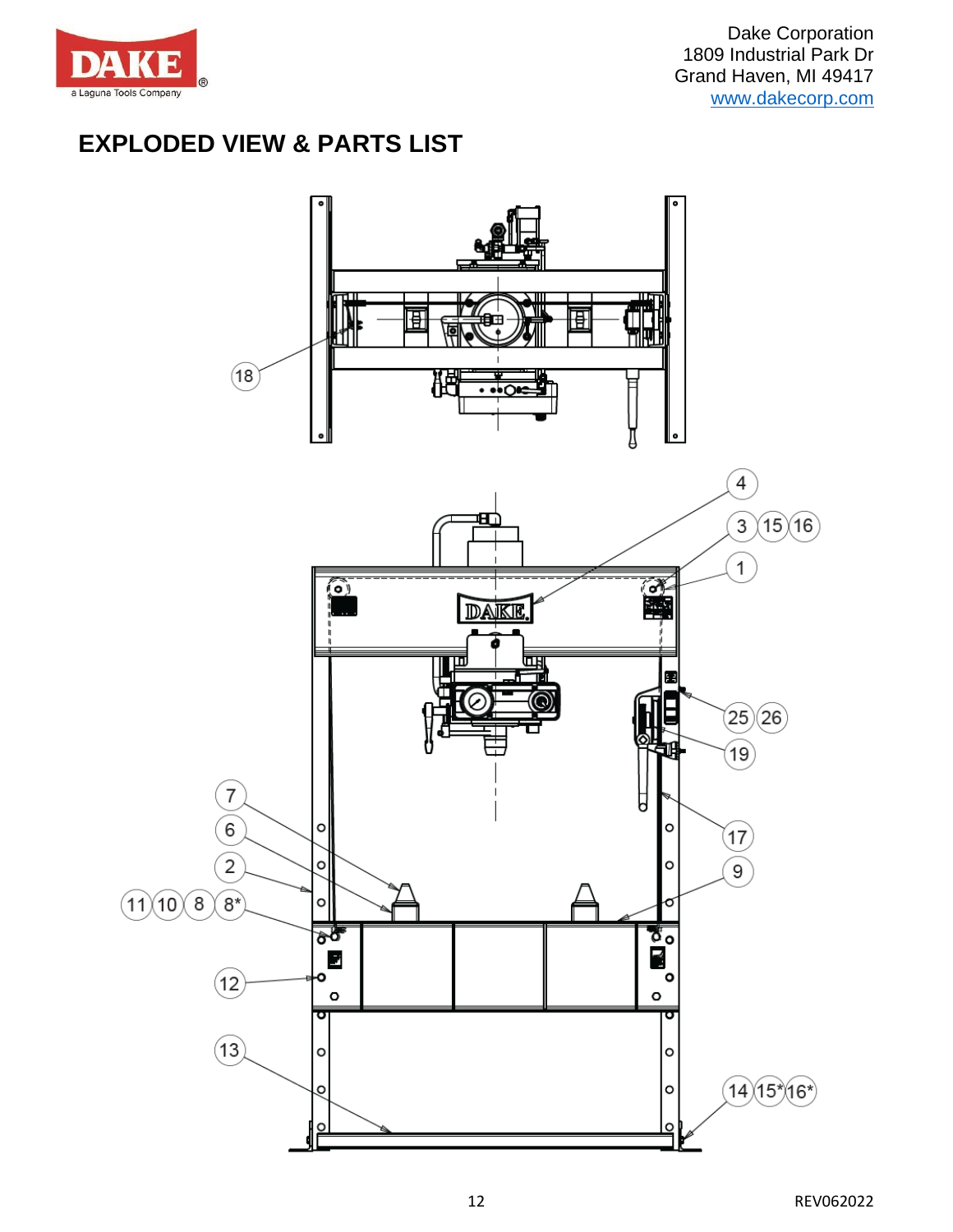

| <u>Item</u>              | <b>Part Description</b>           | Part No. | <u>Qty</u>              |
|--------------------------|-----------------------------------|----------|-------------------------|
| 1                        | Pulley                            | 727      | $\overline{2}$          |
| $\overline{2}$           | Frame                             | 706943   | $\overline{1}$          |
| $2^*$                    | Spacer                            | 997      | $\overline{2}$          |
| 3                        | Hex Cap Screw (1/2"-13 x10")      | 43361    | $\overline{2}$          |
| $\overline{4}$           | Name Plate                        | 81003    | $\overline{1}$          |
| 6                        | <b>Table Plate</b>                | 702A     | $\mathbf{1}$            |
| $\overline{7}$           | V-Blocks                          | 336      | $\overline{2}$          |
| 8                        | <b>Table Spacer Assembly</b>      | 716788   | $\overline{\mathbf{4}}$ |
| $8*$                     | Hex Cap Screw (5/8"-11 x 10-1/2") | 79983    | $\overline{\mathbf{4}}$ |
| 9                        | <b>Table Channel</b>              | 706945   | $\overline{2}$          |
| 10                       | Lock Washer (5/8")                | 43648    | $\overline{2}$          |
| 11                       | Hex Nut (5/8"-11)                 | 43917    | $\overline{2}$          |
| 12                       | Table Pin                         | 569      | $\overline{6}$          |
| 13                       | <b>Base Angle</b>                 | 566      | $\overline{2}$          |
| 14                       | Hex Head Bolt (1/2-13 x 1-1/4")   | 43349    | $\overline{4}$          |
| 15                       | Lock Washer (1/2")                | 43647    | $\overline{2}$          |
| $15*$                    | Lock Washer (1/2")                | 43647    | $\overline{\mathbf{4}}$ |
| 16                       | Hex Nut (1/2"-13)                 | 43916    | $\overline{2}$          |
| $16*$                    | Hex Nut (1/2"-13)                 | 43916    | $\overline{\mathbf{4}}$ |
| 17                       | Cable (Ø 3/16")                   | 726      | $\overline{1}$          |
| 18                       | Cable Clamps                      | 991      | $\overline{4}$          |
| 19                       | <b>Table Hoist Assembly</b>       | 701677-S | $\overline{1}$          |
| 25                       | Hex Cap Screw (43335              | 43335    | $\overline{2}$          |
| 26                       | Hex Nut (3/8"-16)                 | 43912    | $\overline{2}$          |
|                          | Workhead Assembly - Single Pump   | 906276-S |                         |
| $\overline{\phantom{0}}$ | Workhead Assembly - Double Pump   | 906476-S |                         |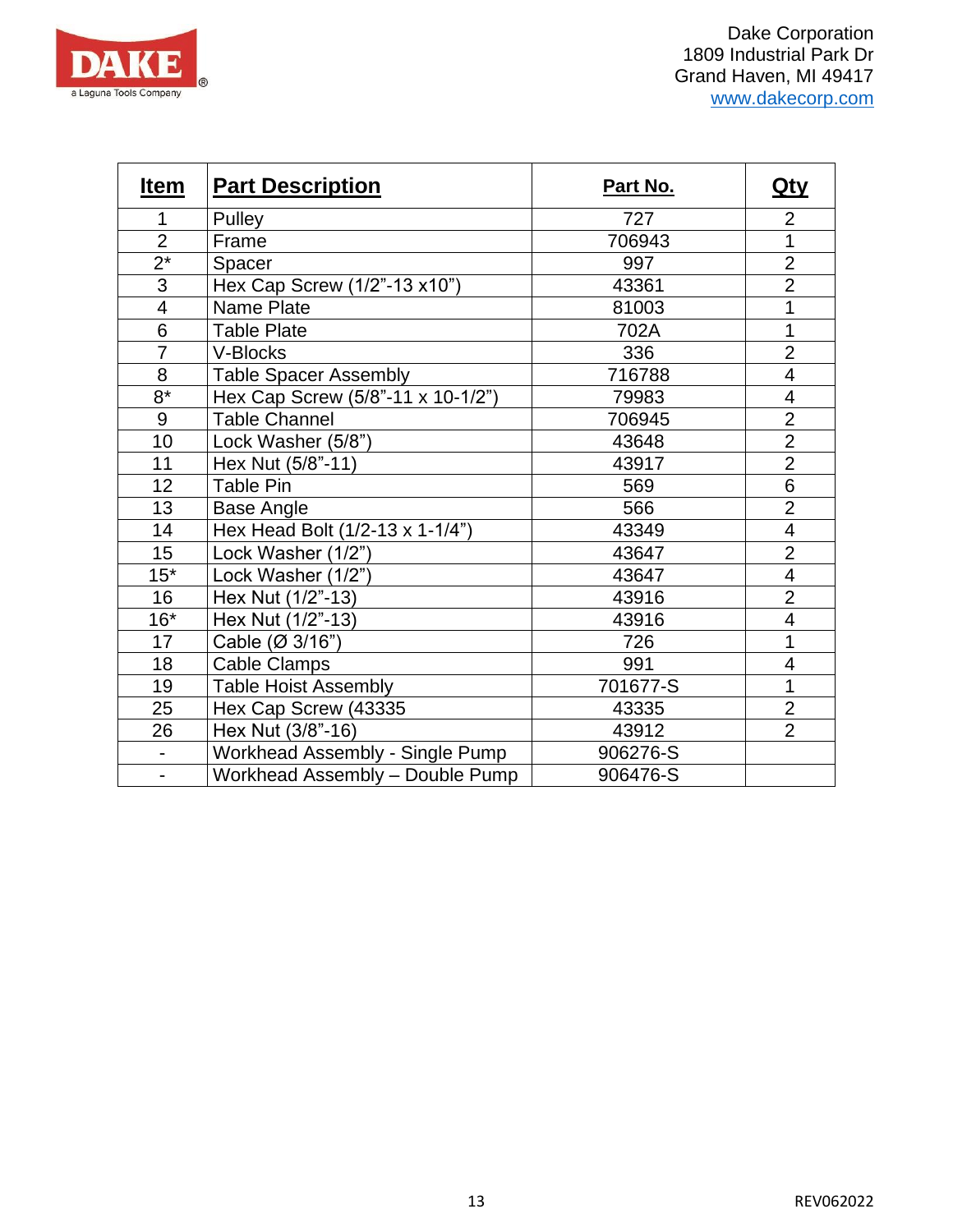

## **TABLE HOIST ASSEMBLY 701677-S**



| <b>Item</b> | <b>Part Description</b>     | Part No. |                |
|-------------|-----------------------------|----------|----------------|
| 19          | <b>Hoist Crank Assembly</b> | 701653A  |                |
| 20          | <b>Worm Shaft</b>           | 7530     |                |
| 21A         | <b>Retaining Ring</b>       | 43978    | 2              |
| 21B         | <b>Retaining Ring</b>       | 27437    | $\overline{2}$ |
| 22          | Worm Key                    | 47364    |                |
| 23          | Worm                        | 385      |                |
| 24          | <b>Hoist Frame</b>          | 725      |                |
| 27          | <b>Drum Shaft</b>           | 724P     |                |
| 28          | Drum Key                    | 737      |                |
| 29          | <b>Worm Gear</b>            | 736      |                |
| 30          | Cable Drum                  | 723      |                |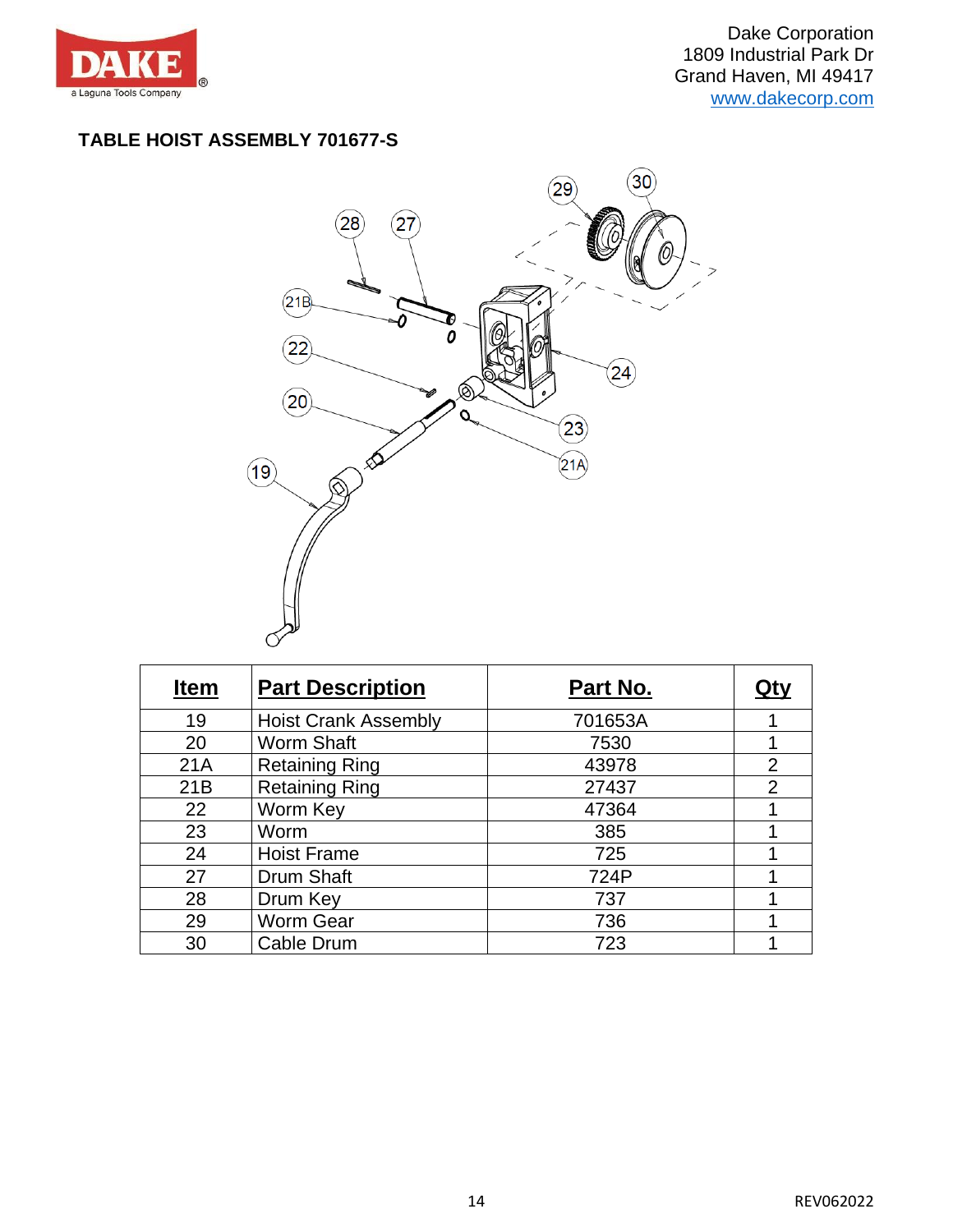

## **POWER UNIT ASSEMBLY**



| <b>Item</b> | <b>Part Description</b>                                          | Part No. | <u>Qty</u>              |
|-------------|------------------------------------------------------------------|----------|-------------------------|
| 37          | Hex Nut (1/2"-13)                                                | 43916    | $\overline{\mathbf{4}}$ |
| 39          | <b>Cylinder Gasket</b>                                           | 9777     |                         |
| 45          | Packing Ring                                                     | 17942    | 1                       |
| 46          | Cylinder                                                         | 2213     | 1                       |
| 47          | Piston Assembly - Serial No. > 192552                            | 716227   | 1                       |
| 48          | Ram Spring (Small)                                               | 2231     | 1                       |
| 49          | <b>Spring Spacer</b>                                             | 2233     |                         |
| 50          | Ram Spring (Larger)                                              | 2232     |                         |
| 51          | <b>Wear Ring</b>                                                 | 76807    | 1                       |
| 52          | Oil Seal                                                         | 6021     | 1                       |
| 55          | Self-Tapping Screw (#10-24 x 3/8") (Not Shown)                   | 43881    | 4                       |
| 66          | <b>Reservoir Assembly</b>                                        | 716784   |                         |
| 67          | Pipe Plug                                                        | 589      |                         |
|             | <b>Piston Guide</b>                                              | 87112    | 1                       |
|             | Cylinder Repair Kit (Items 39, 45, 52, 53, 72, 74, 89, 93, & 97) |          | 1                       |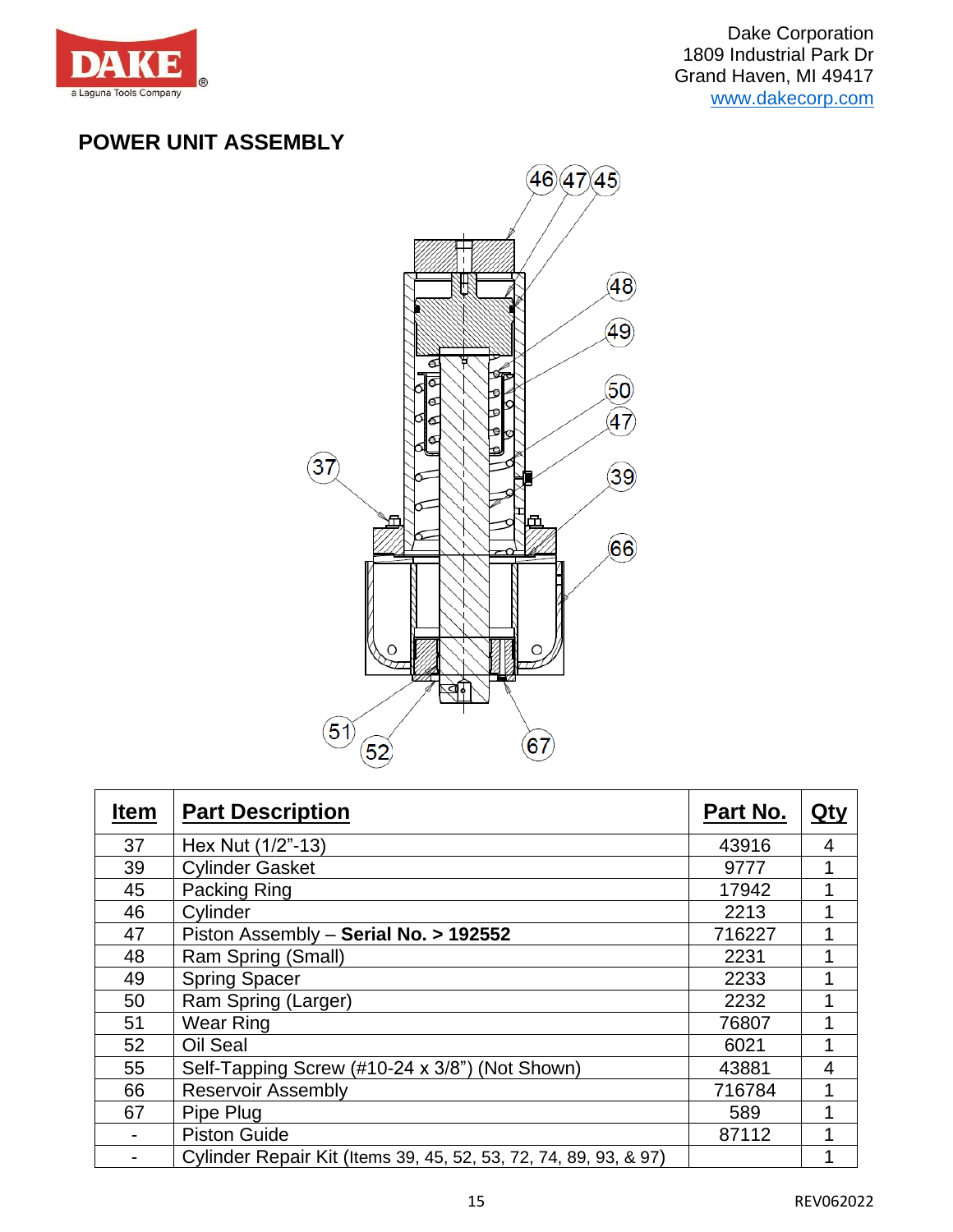



\* For presses with serial numbers lower than 192522 or made before 1992 refer to this exploded view and parts list for accurate part information. All other parts that are not listed below are the same for all the 75 ton Air Presses and can be found in this manual.  $*$ 

| <b>Item</b> | <b>Part Description</b>           | Part No. |  |
|-------------|-----------------------------------|----------|--|
| 40          | Soc. Cap Screw (1/2"-13 x 1-1/2") | 43471    |  |
| 41          | <b>Piston Bumper</b>              | 2221     |  |
| 42          | Hex Cap Screw (1/4"-20 x 1")      | 43332    |  |
| 43          | Lock Washer (1/4")                | 43645    |  |
| 44          | <b>Supporting Ring</b>            | 2222     |  |
| 45          | Leather Cup                       | 706      |  |
| 47          | Piston Assembly (old)             | 701403   |  |
| 51          | <b>Piston Bushing</b>             | 2229     |  |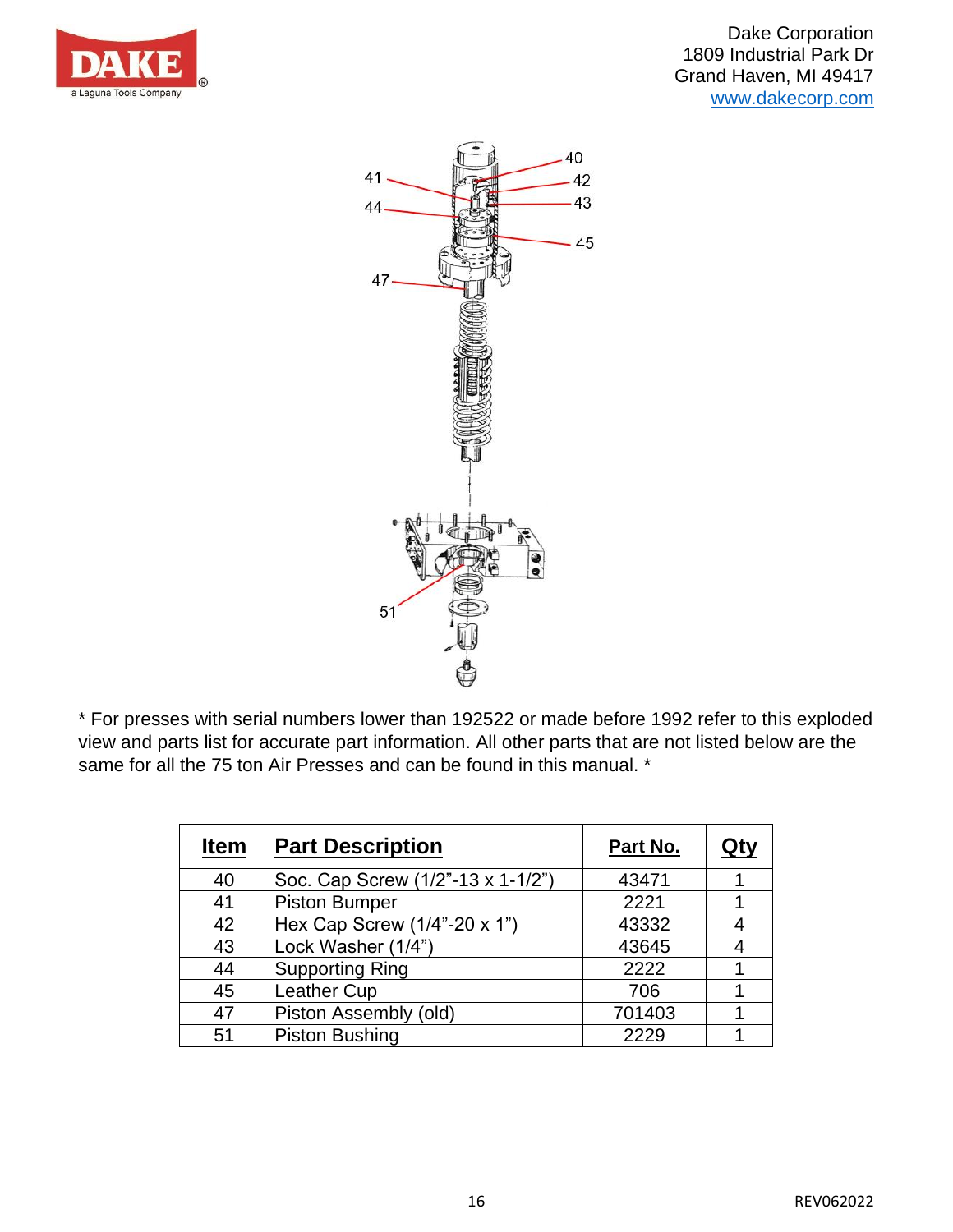

Dake Corporation 1809 Industrial Park Dr Grand Haven, MI 49417 [www.dakecorp.com](http://www.dakecorp.com/)

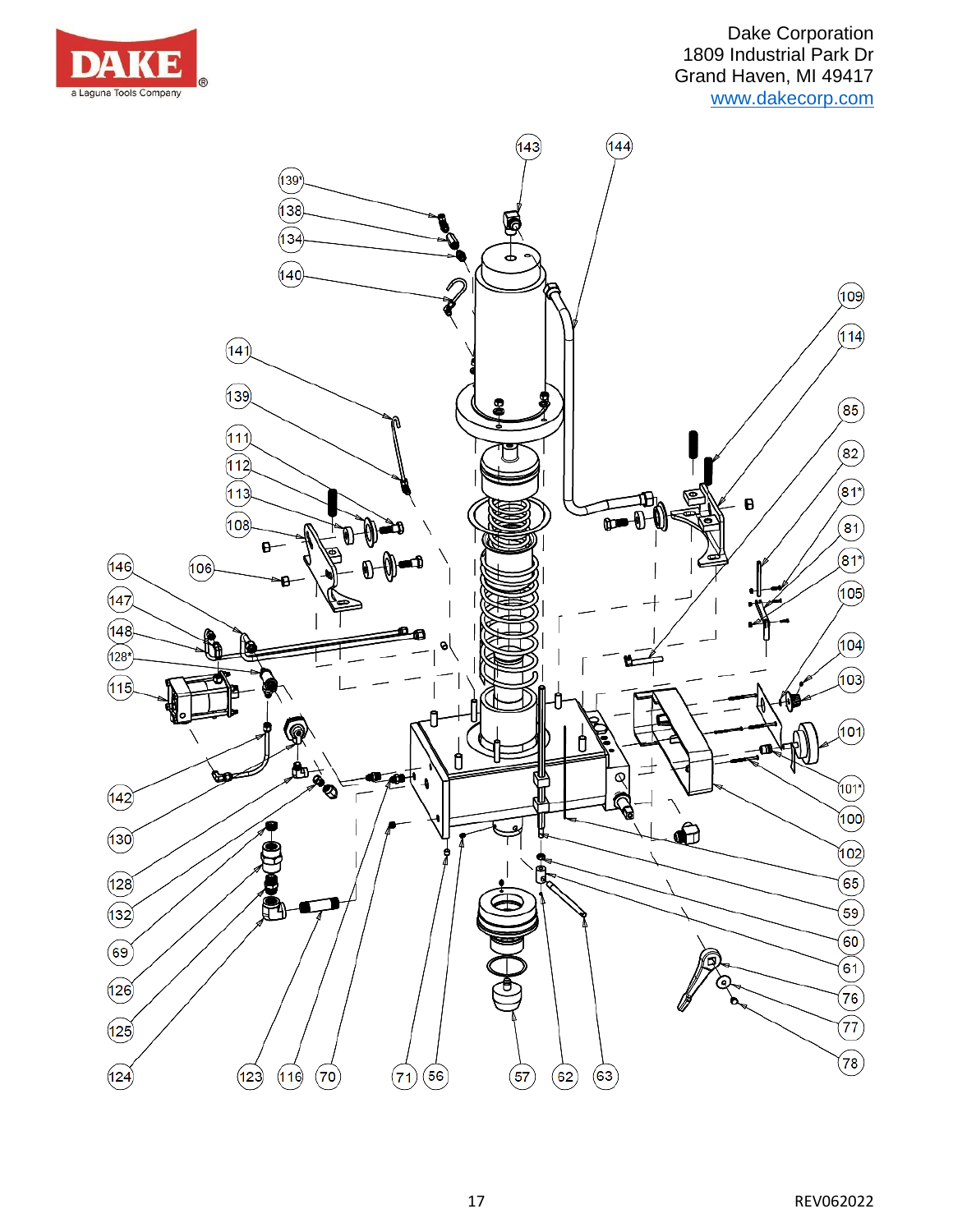

| <b>Item</b> | <b>Part Description</b>                     | <b>Part No.</b> | <u>Qty</u>     |
|-------------|---------------------------------------------|-----------------|----------------|
| 56          | Set Screw (5/16")                           | 43575           | 1              |
| 57          | <b>Nose Piece</b>                           | 701708          | 1              |
| 58          | v-Nose Piece (Not Shown)                    | 701712          | 1              |
| 59          | <b>Stroke Indicator Rod</b>                 | 2260            | 1              |
| 60          | Hex Jam Nut (1/2"-13)                       | 43940           | 1              |
| 61          | <b>Stroke Indicator Special Nut</b>         | 2259            | 1              |
| 62          | Socket Cap Screw (1/4"-20 x 1/4")           | 43558           | 1              |
| 63          | <b>Stroke Indicator Support Stud</b>        | 2258            | 1              |
| 65          | <b>Stroke Indicator Scale</b>               | 2261            | 1              |
| 69          | Pipe Plug (3/4" NPTF)                       | 1745            | 1              |
| 70          | Pipe Plug (3/8" NPTF)                       | 588             | 4              |
| 71          | Pipe Plug (1/4" NPTF)                       | 1567            | 1              |
| 76          | Release Valve Handle                        | 2230A           | 1              |
| 77          | Spindle Washer (1-1/2" OD x .4" ID x 1/16") | 348             | 1              |
| 78          | Hex Cap Screw (3/8"-16 x 3/4")              | 43326           | 1              |
| 81          | Air Control Arm                             | 6153            | 1              |
| $81*$       | Slotted Screw (#10-24 x 3/4")               | 43849           | $\overline{3}$ |
| $81*$       | Locknut (#10-24)                            | 44350           | 1              |
| 82          | <b>Air Control Link</b>                     | 6154            | 1              |
| 85          | <b>Air Control Shaft</b>                    | 6156            | 1              |
| 100         | Machine Screw (#10-24 x 2-3/4")             | 300248          | 4              |
| 101         | Gauge                                       | 71272           | 1              |
| $101*$      | <b>Special Gauge Bushing</b>                | 81384           |                |
| 102         | <b>Control Panel</b>                        | 80743           | 1              |
|             | <b>Control Panel Decal</b>                  | 6446            | 1              |
| 103         | <b>Control Knob</b>                         | 2250A           | 1              |
| 104         | Socket Head Screw (1/4"-20 x 1/2")          | 43562           | 1              |
| 105         | Base Angle Washer (1/2")                    | 43634           | 1              |
| 106         | Hex Nut (Heavy 5/8"-11)                     | 43917           | $\overline{7}$ |
| 108         | <b>Rear Roller Bracket</b>                  | 9472            | Ŧ              |
| 109         | Set Screw (3/4"-10 x 3")                    | 43616           | 3              |
| 111         | <b>Roller Screw</b>                         | 1297A           | 3              |
| 112         | <b>Flanged Roller</b>                       | 2244            | $\overline{3}$ |
| 113         | <b>Ball Bearing</b>                         | 6023            | 3              |
| 114         | <b>Front Roller Bracket</b>                 | 9473            | 1              |
| 115         | Air Driven Pump                             | 63453           | 1              |
| 116         | Pipe Fitting (3/8")                         | 58226           | 5              |
| 123         | Pipe Nipple (3/4" x 4")                     | 1818            | 1              |
| 124         | Pipe Elbow (3/4")                           | 47017           | 1              |
| 125         | Pipe Nipple (3/4" x 2")                     | 58227           | 1              |
| 126         | Pipe Coupling (3/4")                        | 302273          | 1              |
| 128         | Street Elbow (3/8")                         | 1264            | $\overline{2}$ |
| $128*$      | Pipe Tee                                    | 1333            | 1              |
| 130         | <b>Quick Exhaust</b>                        | 1911            | 1              |
| 132         | <b>Breather Vent</b>                        | 7368            | 1              |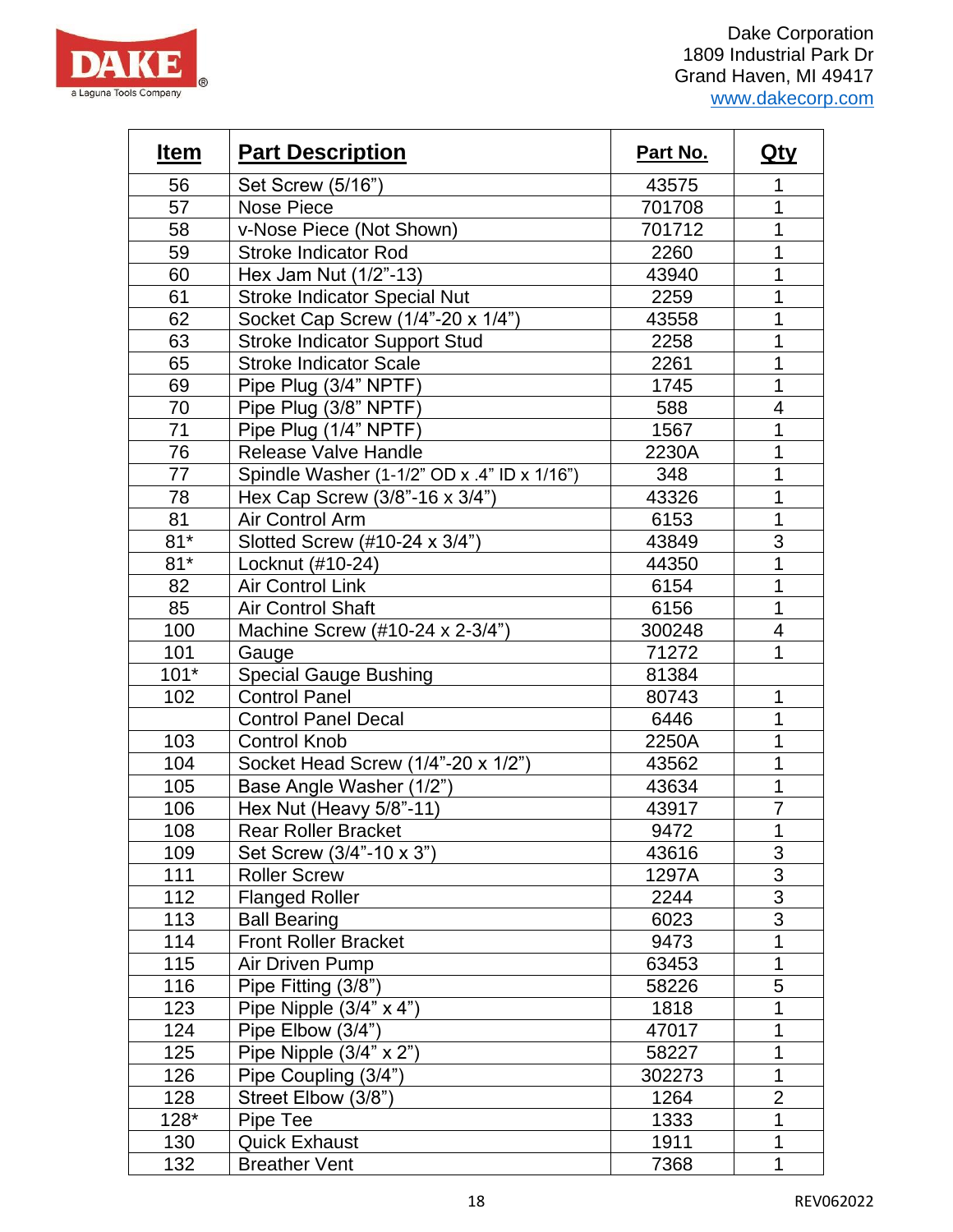

| <u>Item</u> | <b>Part Description</b>           | Part No. | <u>Qty</u>     |
|-------------|-----------------------------------|----------|----------------|
| 134         | Pipe Bushing $(1/4" \times 1/8")$ | 1100     |                |
| 138         | Check Valve (1/4" NPT)            | 1841     |                |
| 139         | Tube Fitting (1/4" x 1/8" NPTF)   | 19576    | 3              |
| $139*$      | <b>Pipe Reducer Bushing</b>       | 1102     |                |
| 140         | Air Vent                          | 632      |                |
| 141         | Tubing                            | 7682     |                |
| 142         | Tube                              | 7684     |                |
| 143         | Tube Elbow (8/7")                 | 1944     | $\overline{2}$ |
| 144         | <b>Tube Assembly</b>              | 701721   |                |
| 146         | <b>Tube Assembly</b>              | 701723   |                |
| 147         | <b>Tube Elbow</b>                 | 1248     | 3              |
| 148         | Tube Assembly (3/8")              | 701725   |                |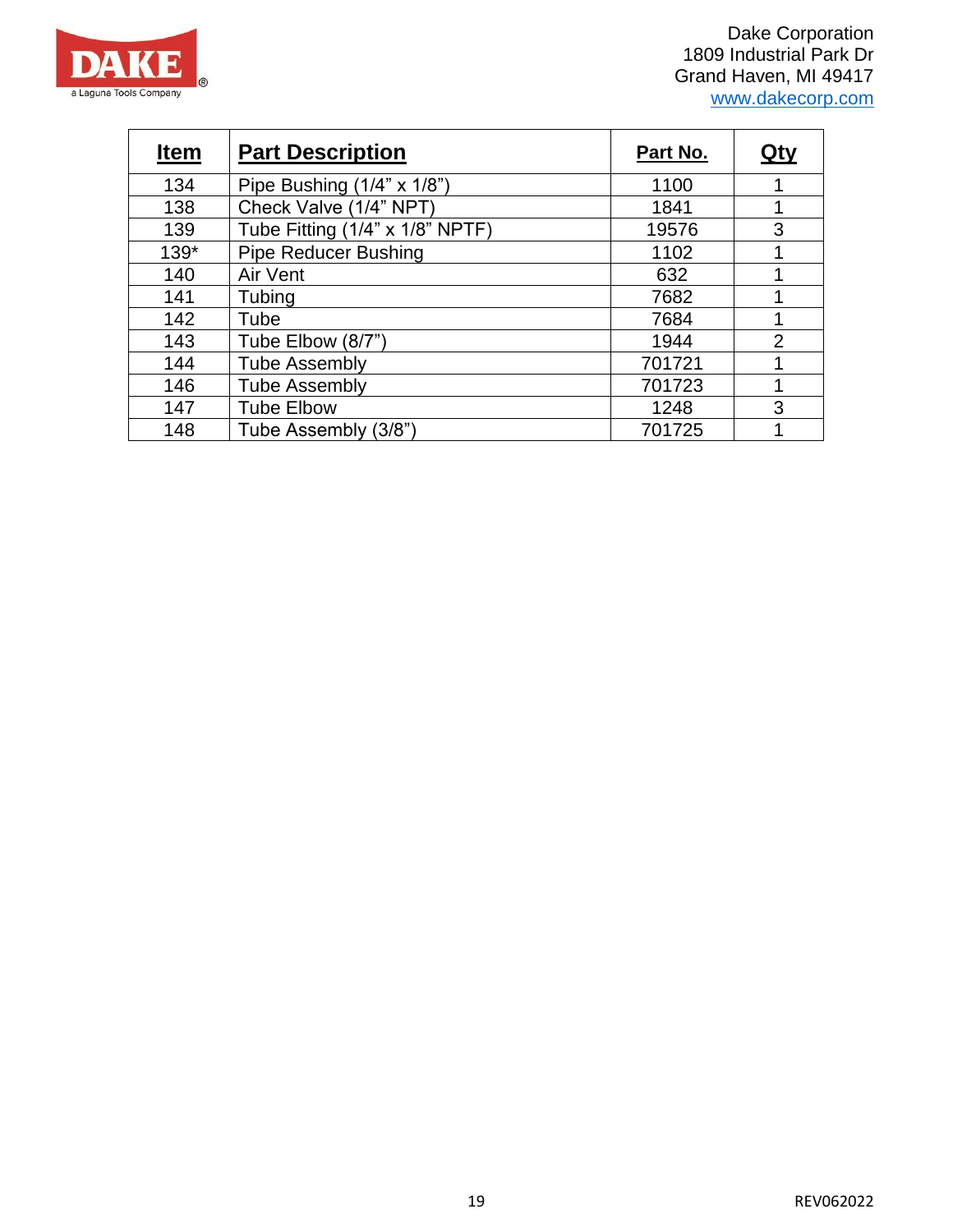



| <b>Item</b> | <b>Part Description</b>             | Part No. | Qty |
|-------------|-------------------------------------|----------|-----|
| 67          | Pipe Plug (1/8")                    | 589      | 1   |
| 70          | Pipe Plug (3/8")                    | 588      | 4   |
| 72          | Ball Valve $(\emptyset$ 3/4")       | 1936     | 1   |
| 73          | <b>Release Valve Rod</b>            | 2257     |     |
| 74          | Valve Packing Washer                | 1937     | 8   |
| 75          | <b>Valve Rod Packing Nut</b>        | 1931     | 1   |
| 79          | <b>Plunger Unit (Not Shown)</b>     | 6151     | 1   |
| 80          | <b>Pivot Pin</b>                    | 6152     | 1   |
| 88          | Valve Cap Nut                       | 2236     | 1   |
| 89          | O-Ring                              | 3965     |     |
| 90          | <b>Relief Valve Adjusting Screw</b> | 2237     | 1   |
| 91          | <b>Relief Valve Spring</b>          | 893      |     |